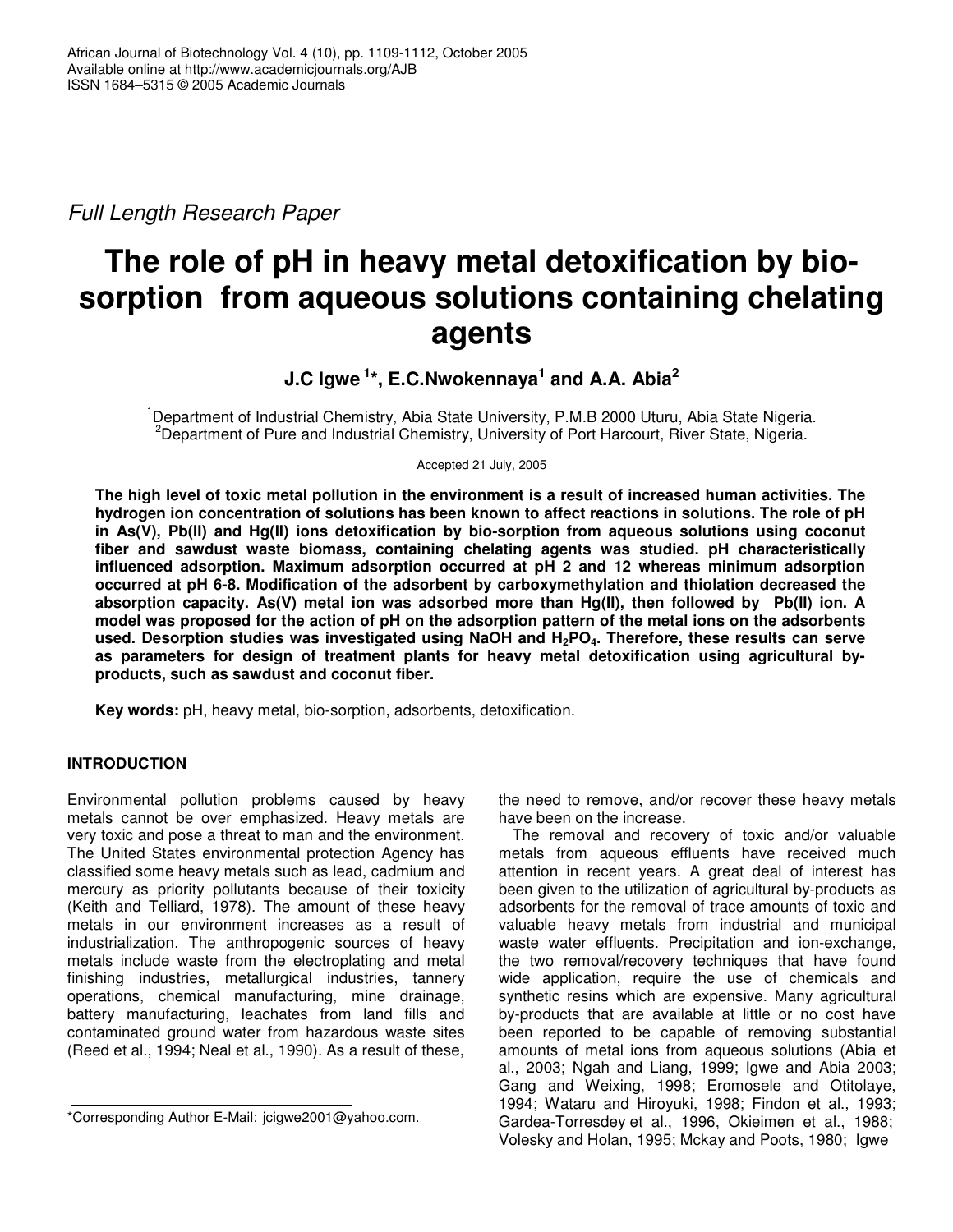## et al., 2005a).

More recently, we reported on the use of sawdust and coconut fiber for the removal of heavy metal ions from waste water (Igwe et al., 2005a,b). We found that coconut fiber and sawdust meal were capable of removing heavy metal ions from wastewater. Also, recently we used another cellulosic material, maize cob, to establish the mode of adsorption of the metal ions on the adsorbent (Igwe and Abia, 2005). We found out that the mode of adsorption could be particle diffusion controlled or film diffusion controlled depending on the metal ion type and the adsorbent type.

The pH of aqueous solutions and hence wastewater effluents affects a number of reactions that takes place in these solutions (Hodi et al., 1995; Okieimen et al., 1988; Sadiq et al., 1983; Igwe and Abia, 2003). The effect of pH on heavy metal adsorption from aqueous solutions has been reported (Okieimen et al., 1988; Namasivayam and Senthilkumar, 1998; Igwe and Abia, 2003; Gang and Wiexing, 1998; Zouboulis et al., 1992). It was found that the removal of heavy metal ions was pH dependent at the different pH ranges that was tested. Each result presents a characteristic variation of pH with amount adsorbed depending on the adsorbent type, metal ion and/or initial concentration of metal ions.

In this study, we investigated the role of pH in mercury (II) arsenic (V) and lead (II) metal ions adsorption from aqueous solutions, using coconut fibre and sawdust meal. The effect of incorporation of chelating agents on the adsorbent such as carboxymethyl group  $(-COCH<sub>3</sub>)$ and thiol group (-SH), was also investigated. Desorption studies was also investigated to possibly recover the metal ion and regenerate the adsorbent.

### **MATERIALS AND METHODS**

The coconut used was obtained from a local market in Okigwe Imo State, Nigeria. The fibrous parts was removed washed with deionizaed water, cut into small pieces, air-dried and powdered in a grinder. Also, sawdust meal was obtained from a timber shade in Okigwe. The sawdust was obtained from freshly cut particular species of wood, to avoid variation in the cellulose content of the wood. The methods of sieving, activation and modification by thiolation and carboxymethylation are essentially the same as that described else where (Igwe and Abia, 2005; Igwe et al., 2005a; Okieimen and Orhorhoro, 1986).

To determine the affect of pH, 100 ml each of the metal ion solution of 2000 mg/l initial concentration, was placed into a conical flask containing 2 g sample of the adsorbent. The solution pH was maintained by the use of buffer solution. The flask was maintained at a constant temperature of 30°C for one hour. The samples were filtered rapidly and the metal content of the filtrates determined by a buck scientific flame Atomic Absorption spectrometer (FAAS) model 200A. The amounts of the metal ions adsorbed were obtained by difference.

## **RESULTS AND DISCUSSION**

The influence of pH of the metal ion solution on the sorption of As (V), Pb (II) and Hg (II) ions by unmodified,

thiolated and carboxymethylated sawdust is presented in Table I, while that for coconut fibre is shown in Table 2. It can be seen that the amount of metal ions removed from the solutions by the adsorbents was minimum at pH range of 6-8, and a maximum at pH 2 and 12. It means that at around neutral pH, the adsorption was minimum and maximum at acidic and alkaline medium. The uptake of metal ions from aqueous solutions by cellulosic materials is usually accompanied by a reduction in the pH of the metal ion solution (Okieimen et al., 1988). This is generally believed to be due to the exchange of the hydrogen atom in the substrate by metal ions. The extent of hydrogen ion exchange would depend on the relative concentration of the exchangeable hydrogen and the hydrogen ion concentration of the medium. It is thought that the presence of a relatively high concentration of  $H^*$ ions in the medium would influence the exchange of hydrogen on the substrate.

The observed reduction in the levels of metal ions removed from solution by the cellulosic materials associated with the increase in the hydrogen ion concentration (i.e. pH 2-6) of the metal ion solution, indicates that the contribution of hydrogen atom exchange to the overall sorption process at these pH values may be insignificant. The pH dependence of As (V), Pb (II) and Hg (II) ions sorption by coconut fiber and sawdust meal, suggest that at about pH 6-8, a large proportion of adsorbed metal ions may be recovered.

From Tables 1 and 2, it is seen that As (V) was adsorbed more than Hg (II), then followed by Pb(II) ion. This trend could be explained based on the modes of adsorption on cellulosic materials. The adsorption of metal ions on cellulosic materials can be attributed to two main terms; intrinsic adsorption and coulombic interaction (Gang and Weixing, 1998). The coulombic term results from the electrostatic energy of interactions between the adsorbents and adsorbate. The charges on both substrates as well as softness or hardness of charge on both sides are mostly responsible for the intensity of the interaction. Coulombic interaction can be observed from adsorption of cationic species versus anionic species on adsorbents (Gang and Weixing, 1998). The intrinsic adsorption of the materials is determined by their surface areas which can be observed by the effect of different sizes of adsorbents on adsorption capacity (Igwe and Abia, 2003).

Also, from Tables 1 and 2, it is seen that modification by thiolation and carboxymethylation decreased the adsorptive capacity of the cellulosic materials. This confirms our earlier suggestion that what took place was intrinsic adsorption. The decrease in the amount adsorbed on modification indicates that the carboxymethyl and the thiol groups blocks the site of attachment by replacing the hydrogen atom on the hydroxyl group of the cellulose. The introduction of these functional groups reduces the ease with which the hydrogen ions was lost hence, decreasing the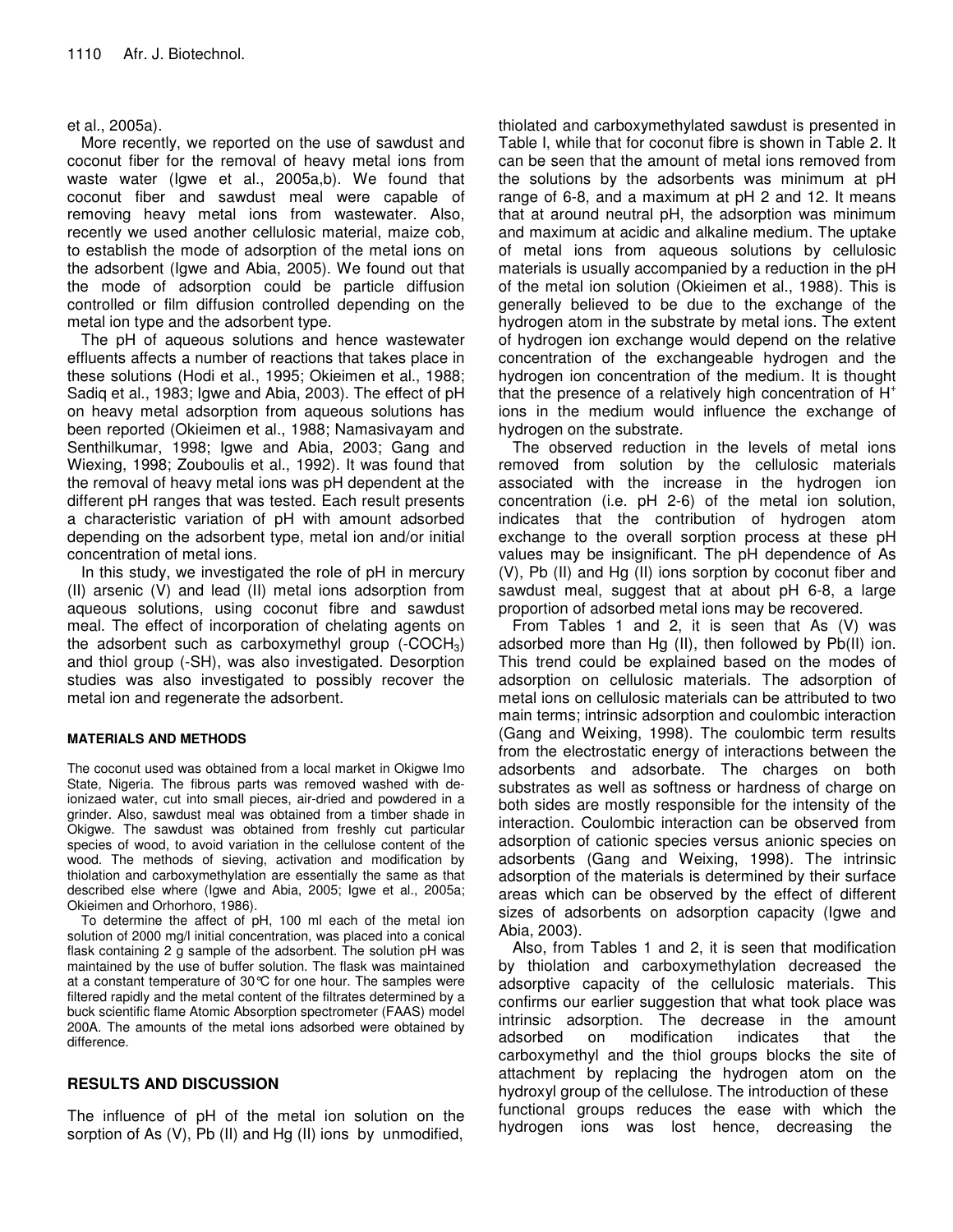|    | Amount adsorbed (mg/g)    |           |           |                    |                          |           |                           |           |           |  |  |
|----|---------------------------|-----------|-----------|--------------------|--------------------------|-----------|---------------------------|-----------|-----------|--|--|
|    | <b>Unmodified sawdust</b> |           |           |                    | <b>Thiolated sawdust</b> |           | Carboxymethylated sawdust |           |           |  |  |
| рH | $\mathsf{As}^{5+}$        | $Pb^{2+}$ | $Hg^{2+}$ | $\mathsf{As}^{5+}$ | $Pb^{2+}$                | $Hg^{2+}$ | $\mathsf{As}^{5+}$        | $Pb^{2+}$ | $Hg^{2+}$ |  |  |
| 2  | 927.0                     | 933.0     | 705.0     | 506.0              | 350.0                    | 390.0     | 407.9                     | 376.6     | 394.2     |  |  |
| 4  | 926.0                     | 921.0     | 659.0     | 450.0              | 361.0                    | 384.0     | 402.7                     | 365.3     | 383.6     |  |  |
| 6  | 914.0                     | 693.5     | 545.0     | 408.0              | 325.0                    | 398.0     | 121.3                     | 199.5     | 236.2     |  |  |
| 8  | 913.0                     | 687.0     | 530.0     | 412.0              | 393.0                    | 120.6     | 103.7                     | 229.3     | 229.4     |  |  |
| 10 | 923.0                     | 822.0     | 634.0     | 486.0              | 464.0                    | 442.0     | 366.4                     | 347.4     | 358.3     |  |  |
| 12 | 940.0                     | 886.5     | 739.0     | 528.0              | 487.0                    | 612.0     | 405.3                     | 368.3     | 390.0     |  |  |

**Table 1.** Amount of metal adsorbed (mg/g) as pH of the metal ion solutions increases for modified and unmodified sawdust.

**Table 2.** Amount of metal adsorbed (mg/g) as pH of metal ions solution increases for modified and unmodified coconut fiber.

|    | Amount adsorbed (mg/g)          |           |           |                    |                                |           |                                 |           |           |  |
|----|---------------------------------|-----------|-----------|--------------------|--------------------------------|-----------|---------------------------------|-----------|-----------|--|
|    | <b>Unmodified coconut fibre</b> |           |           |                    | <b>Thiolated coconut fibre</b> |           | Carboxymethylated coconut fibre |           |           |  |
| рH | $\mathsf{As}^{5\texttt{+}}$     | $Pb^{2+}$ | $Hg^{2+}$ | $\mathsf{As}^{5+}$ | $Pb^{2+}$                      | $Hg^{2+}$ | $\mathsf{As}^{5+}$              | $Pb^{2+}$ | $Hg^{2+}$ |  |
| 2  | 986.0                           | 672.3     | 926.0     | 923.0              | 907.0                          | 921.0     | 928.1                           | 677.3     | 924.3     |  |
| 4  | 977.0                           | 679.5     | 974.0     | 954.0              | 912.0                          | 919.0     | 912.7                           | 500.7     | 867.2     |  |
| 6  | 926.0                           | 495.9     | 885.0     | 926.0              | 885.5                          | 909.0     | 833.0                           | 434.0     | 799.5     |  |
| 8  | 924.0                           | 495.4     | 880.0     | 948.0              | 887.0                          | 912.0     | 800.7                           | 432.7     | 801.6     |  |
| 10 | 975.0                           | 564.3     | 974.0     | 974.0              | 978.0                          | 979.0     | 926.1                           | 676.5     | 894.1     |  |
| 12 | 974.0                           | 541.3     | 975.0     | 975.0              | 972.5                          | 981.0     | 953.7                           | 656.5     | 965.5     |  |

contribution by coulombic interaction of the metal ions with the surface groups, to the adsorptive capacity.

Furthermore, for example, the oxy-anions of arsenic (V) exist in four different arsenate species as  $H_3ASO_4$ ,  $H_2$ AsO<sub>4</sub>, HAsO<sub>4</sub><sup>2</sup> and AsO<sub>4</sub><sup>3</sup> in the pH range <2, 3-6, 8-10 and >12, respectively (Sadiq et al., 1983). Namasivayam and Senthilkumar (1998), reported that in the pH range 3-7,  $H_2AsO<sub>4</sub>$  is the predominant species and apparently, this species is adsorbed. Thus the adsorbent acquires a net positive charge in the pH range and adsorption may be facilitated by coulombic interactions. In the pH range of 7-10 specific interactions seem to occur, since dissociation of arsenic acid is expected. The transfer of proton to the hydroxyl groups of the  $(\beta$ -D-glucose units of the cellulose is also possible (Ghosh and Yuan, 1987).

Specific adsorption (ligand exchange mechanism) or chemi-sorption of arsenic on Fe oxide/hydroxide surfaces has been reported in the literature (Sadiq, 1997). Grossl et al. (1997) have proposed a mechanism for the specific adsorption of arsenic (V) on goethite in a two-step process resulting in the formation of an inner-sphere mono-dentate surface complex at low surface coverage and an inner-sphere bi-dentate surface complex at high surface coverage. A surface complexations model has also been proposed recently by Manning and Golderg (1997) for As (V) adsorption on clay minerals. Based on the model, the following reactions are proposed for the adsorption of heavy metals on cellulosic materials. Using As (V) as an example, we proposed the following mechanism.

Surface acid-base reactions:

$$
SOH + H^+ \quad \longleftrightarrow \quad SOH_2^+ \tag{1}
$$

$$
SOH \qquad \qquad \Longleftarrow \qquad \qquad SO^+H^+ \tag{2}
$$

Mononuclear As (V) adsorption:

 $SOH + H_3ASO_4$   $\leftarrow$   $SH_2AsO_4 + H_2O$  (3)

$$
SOH + H_3ASO_4 \leftarrow \longrightarrow SHAsO_4 + H_2O + H^+ \tag{4}
$$

$$
SOH + H_3ASO_4 \longleftarrow
$$
 
$$
SHAsO_4^2 + H_2O + 2H^+ \qquad (5)
$$

Binuclear As (v) adsorption:

$$
2SOH + H_3ASO_4 \quad \longleftrightarrow \quad S_2ASO_4 + 2H_2O \tag{6}
$$

$$
2SOH + H_3ASO_4 \quad \longrightarrow S_2ASO_4 + 2H_2O + H^+ \quad (7)
$$

SOH represents one reactive surface hydroxyl group bound to the glucose unit. The above model can also be applied to lead and mercury. Thus, the modification by thiolation and carboxymellylation removes the H-atom from the surface hydroxyl group, thereby altering the